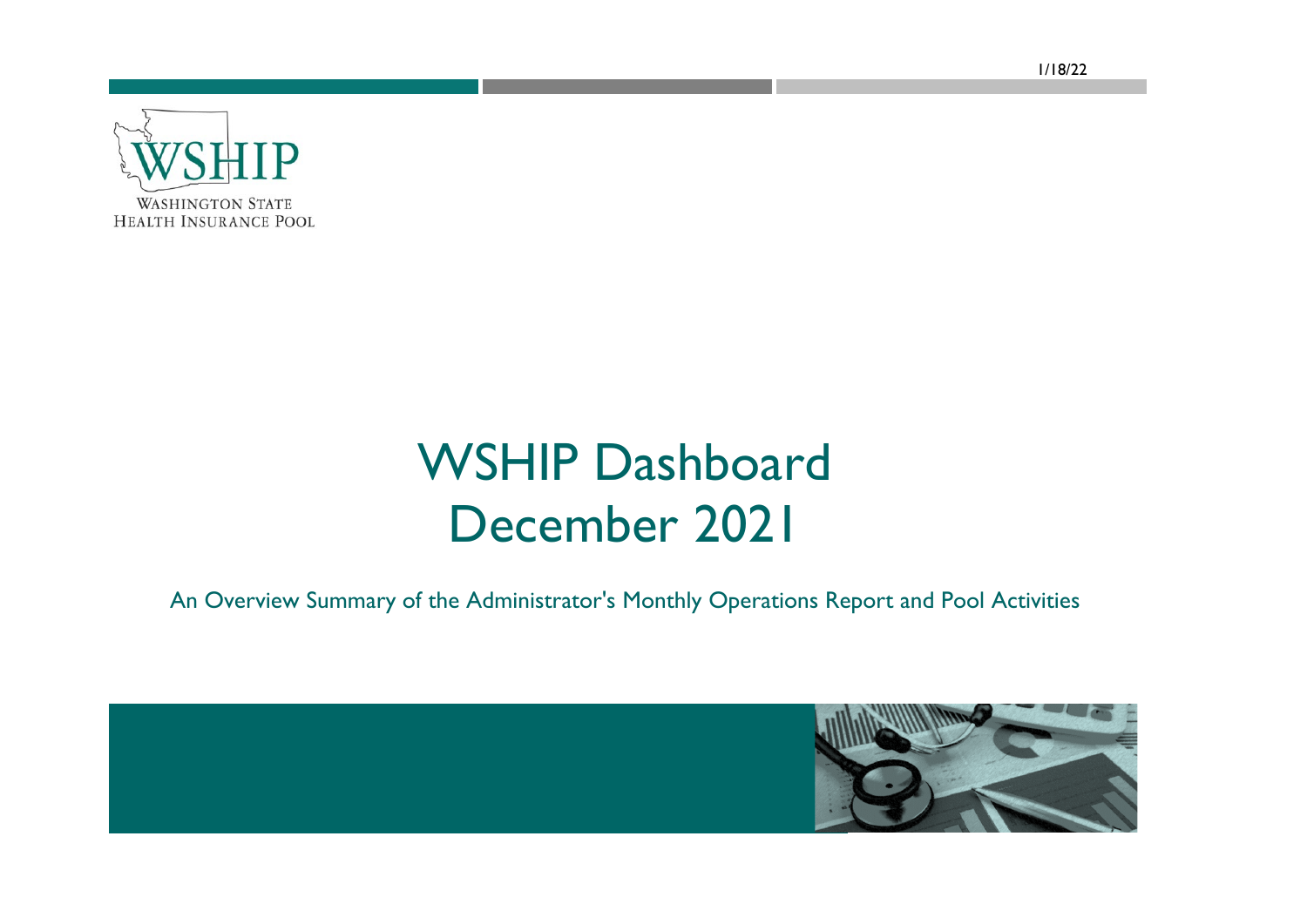#### Enrollment Summary **WASHINGTON STATE HEALTH INSURANCE POOL** 1400 <sup>1144</sup> <sup>1119</sup> <sup>1117</sup> <sup>1095</sup> <sup>1078</sup> <sup>1059</sup> <sup>1051</sup> 1200 **Applications**  <sup>1037</sup> <sup>986</sup> <sup>964</sup> <sup>882</sup> <sup>877</sup> <sup>872</sup> **Received** 1000 800 Medicare: 5 600 Non-Medicare: 0 400 197 192 192 190 190 188 188 187 187 179 180 180 179 (Closed) 200 Medicare **Non Medicare**  $\Omega$ Dec-20 Jan-21 Feb-21 Mar-21 Apr-21 May-21 Jun-21 Jul-21 Aug-21 Sep-21 Oct-21 Nov-21 Dec-21

| <b>Individuals</b>      | $Dec-20$ | $lan-21$             | Feb-21    | $Mar-21$  | $Arr-21$             | $May-21$  | $lun-2l$  | $ ul-2 $            | Aug-21    | $Sep-21$             | $Oct-21$  | $Nov-21$  | $Dec-21$  |
|-------------------------|----------|----------------------|-----------|-----------|----------------------|-----------|-----------|---------------------|-----------|----------------------|-----------|-----------|-----------|
| <b>Total Enrollment</b> | 1337     | 1341                 | 1311      | 1309      | 1285                 | 1268      | 1247      | 1239                | 1224      | 1143                 | 1062      | 1057      | 1051      |
| 3rd Party Sponsorship   |          | $848(63%)$ 852 (64%) | 842 (64%) |           | $842(64%)$ 828 (64%) | 813(64%)  |           | 792 (64%) 787 (64%) |           | $776(63%)$ 711 (62%) | 638(60%)  | 633(60%)  | 629 (60%) |
| Non-Medicare            | 150(77%) | 152(77%)             | 148 (77%) | 148(77%)  | 146(77%)             | 146 (77%) | 145 (77%) | 145 (77%)           | 144 (77%) | 137(77%)             | 138(77%)  | 138(77%)  | 138 (77%) |
| <b>EHIP</b>             | 130      | 132                  | 28        | 28        | 27                   | 127       | 126       | 26                  | 25        | 23                   | 123       | 23        | 123       |
| Other (Mostly AKF)      | 20       | 20 <sub>l</sub>      | 20        | 20        | 9                    | 9         | 9         | 9                   | 9         | 4                    |           |           | 15        |
|                         |          |                      |           |           |                      |           |           |                     |           |                      |           |           |           |
| Medicare (Mostly AKF)   | 698(61%) | 700 (61%)            | 694 (62%) | 694 (62%) | 682 (62%)            | 667 (62%) | 647(61%)  | 642 (61%)           | 632 (61%) | 574 (60%)            | 500 (57%) | 495 (56%) | 491 (56%) |



### **Medicare Member Profile**

Average Age: 61 Gender: Female 41% Male 59% Top Diagnosis: Kidney & Urinary Disease

### **Non-Medicare Member Profile**

Average Age: 46 Gender: Female 30% Male 70% Top Diagnosis: HIV / AIDS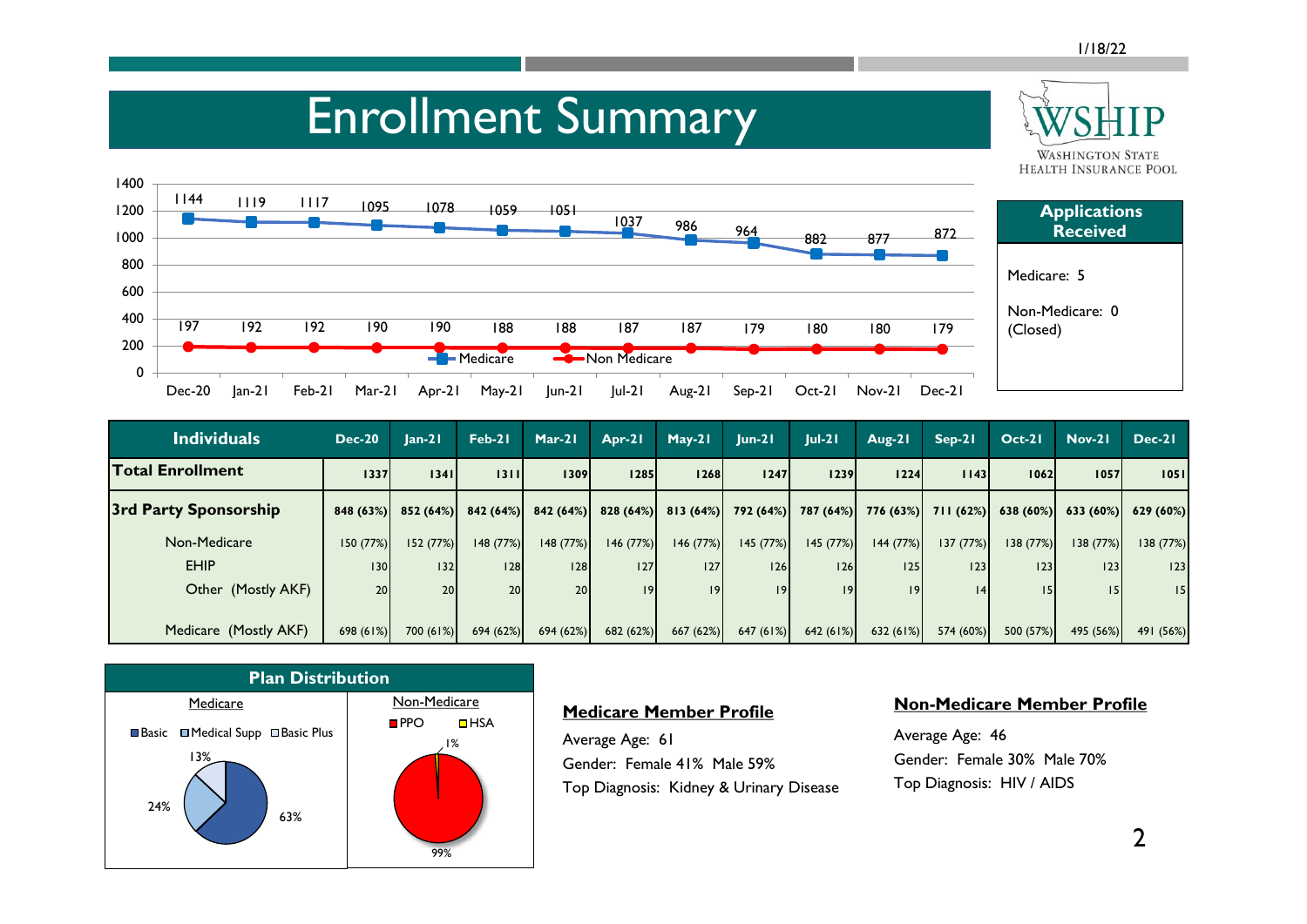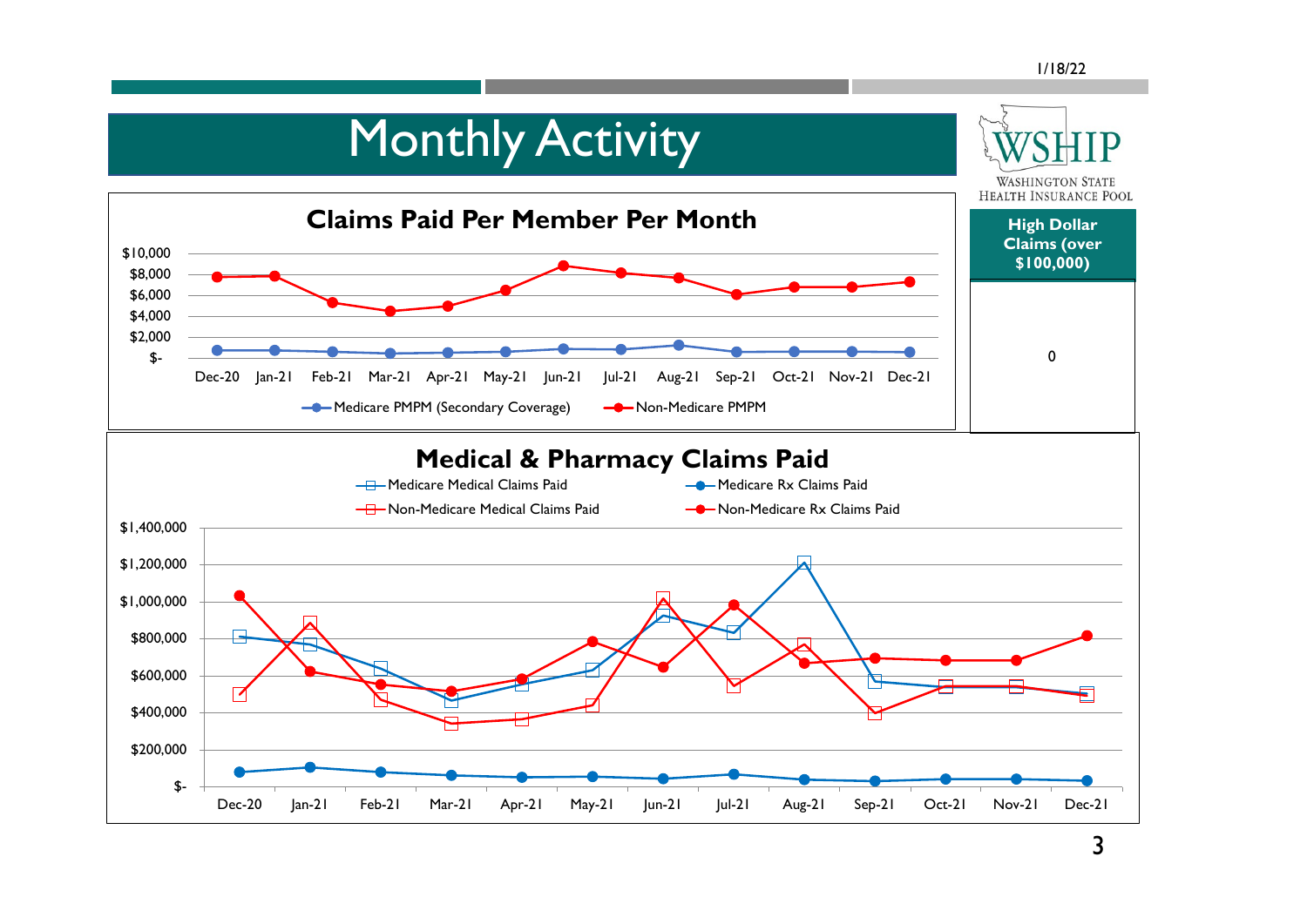# **Monthly Activity**



| <b>Service Levels</b>             |                 |               |                                            |               |               |               |               |               |               |               |               |                                                               |               |
|-----------------------------------|-----------------|---------------|--------------------------------------------|---------------|---------------|---------------|---------------|---------------|---------------|---------------|---------------|---------------------------------------------------------------|---------------|
| <b>Metric</b>                     | $Dec-20$ Jan-21 |               | Feb-21   Mar-21   Apr-21   May-21   Jun-21 |               |               |               |               | $Jul-21$      |               |               |               | $\sqrt{ \text{Aug-21}   \text{Sep-21} }$ Oct-21 Nov-21 Dec-21 |               |
| <b>Customer Service:</b>          |                 |               |                                            |               |               |               |               |               |               |               |               |                                                               |               |
| Average Calls per Day             | 33              | 32            | 25                                         | 23            | 24            | 23            | 36            | 32            | 25            | 25            | 36            | 29                                                            | 42            |
| Speed of Answer (Standard 60 Sec) | 80              | 103           | 18                                         | 157           | 94            | 56            | 67            | 57            | 53            | 48            | 46            | 43                                                            | 55            |
| Top Call Reason                   | <b>Status</b>   | <b>Status</b> | <b>Status</b>                              | <b>Status</b> | <b>Status</b> | <b>Status</b> | <b>Status</b> | <b>Status</b> | <b>Status</b> | <b>Status</b> | <b>Status</b> | <b>Status</b>                                                 | <b>Status</b> |
| <b>Claims:</b>                    |                 |               |                                            |               |               |               |               |               |               |               |               |                                                               |               |
| <b>Claims Processing Accuracy</b> | 100.0%          | 99.1%         | 99.1%                                      | 98.8%         | 100.0%        | 98.8%         | 99.0%         | 99.6%         | 99.6%         | 99.3%         | 99.6%         | 98.1%                                                         | 99.5%         |
| (Standard 97%)                    |                 |               |                                            |               |               |               |               |               |               |               |               |                                                               |               |
| 30-Day Clean Claims Processing    | 100.0%          | 100.0%        | 100.0%                                     | 100.0%        | 100.0%        | 100.0%        | 100.0%        | 100.0%        | 100.0%        | 100.0%        | 100.0%        | 100.0%                                                        | 100.0%        |
| (Standard 100%)                   |                 |               |                                            |               |               |               |               |               |               |               |               |                                                               |               |